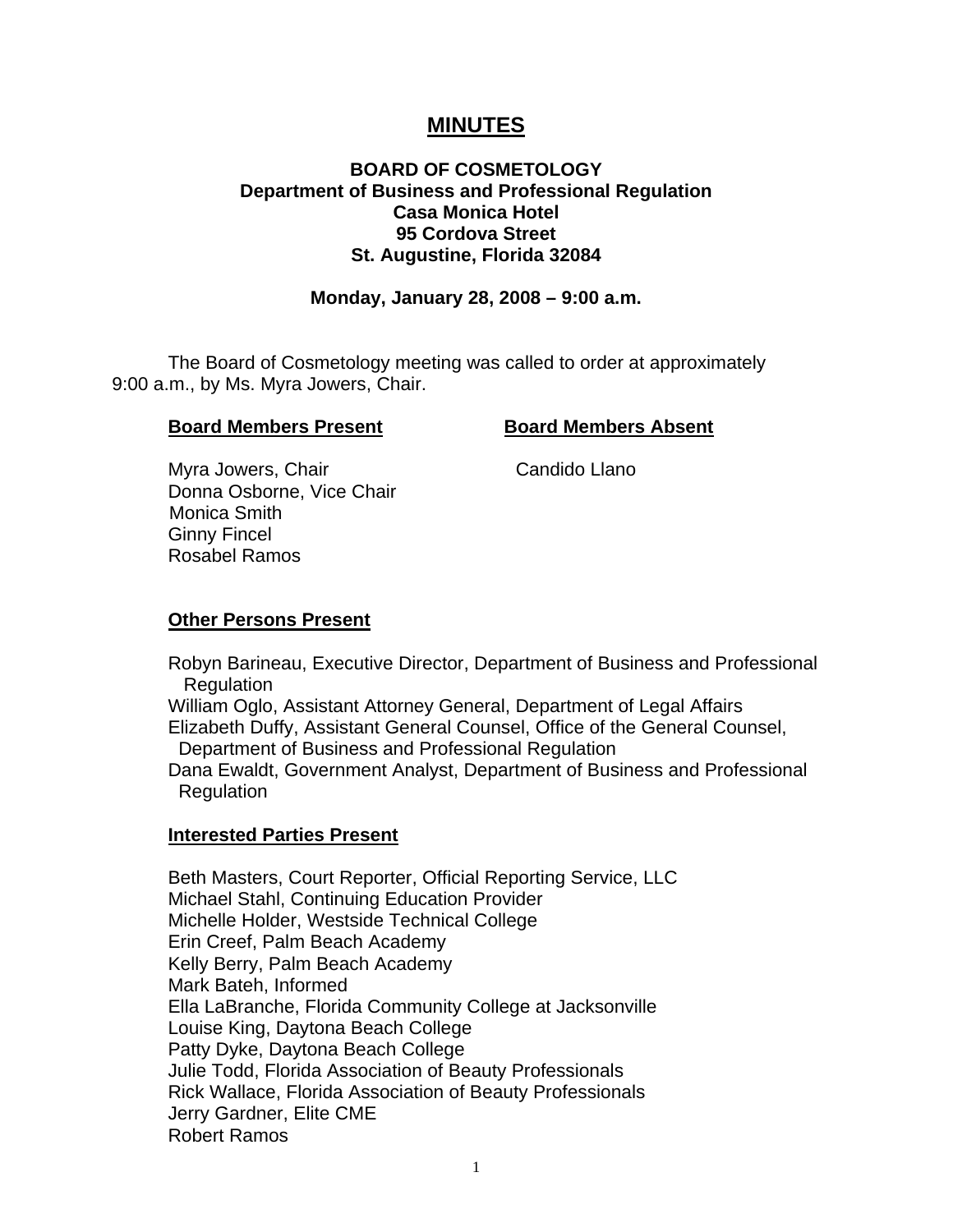The meeting was opened with a roll call and a quorum was established. Chair Jowers excused Mr. Candido Llano's absence from the meeting.

#### **Approval of Minutes: October 15, 2007**

Chair Jowers noted a typographical error on page 15 of the minutes. Board staff ensured the correction would be made prior to publication of the approved minutes.

Ms. Donna Osborne, Vice Chair, moved to approve the minutes from the October 15, 2007, board meeting. Ms. Ginny Fincel seconded the motion to approve the minutes and the motion passed unanimously.

## **Disciplinary Matters**

Mr. William Oglo, Assistant Attorney General, inquired if all the board members had received their board meeting materials and if the members had reviewed all the materials. All members responded in the affirmative to these questions.

#### **Informal Hearings**

 Regarding Case Nos. 2006-063594 and 2006-050397, against Healther Prahl of Lakeland, Ms. Elizabeth Duffy, Assistant General Counsel, requested that the case be pulled from the agenda to be considered at a later date.

 Regarding Case No. 2007-036245, against Sophisticated Styles of Palm Harbor, Ms. Duffy requested that the case be pulled from the agenda to be considered at a later date.

 Regarding Case No. 2006-048961, against Eric Whitmore of Port St. Lucie, Ms. Duffy informed the board that Mr. Whitmore returned a signed Settlement Stipulation and that this matter will be presented for consideration with the other agendaed Settlement Stipulations.

 Unless otherwise stated, by appropriate motion the board found that the Respondent was properly served with the Administrative Complaint and elected not to dispute the alleged facts, that there was competent and substantial evidence to support the allegations, that the Respondent committed the offenses as outlined in the Administrative Complaint, and imposed the penalties shown below:

- Duy T. Phan; Sebring Case No. 2006-062661 \$1,500 fine and \$133.38 costs
- Falantina Maajoun; Tampa Case No. 2007-036267 \$500 fine and \$73.46 costs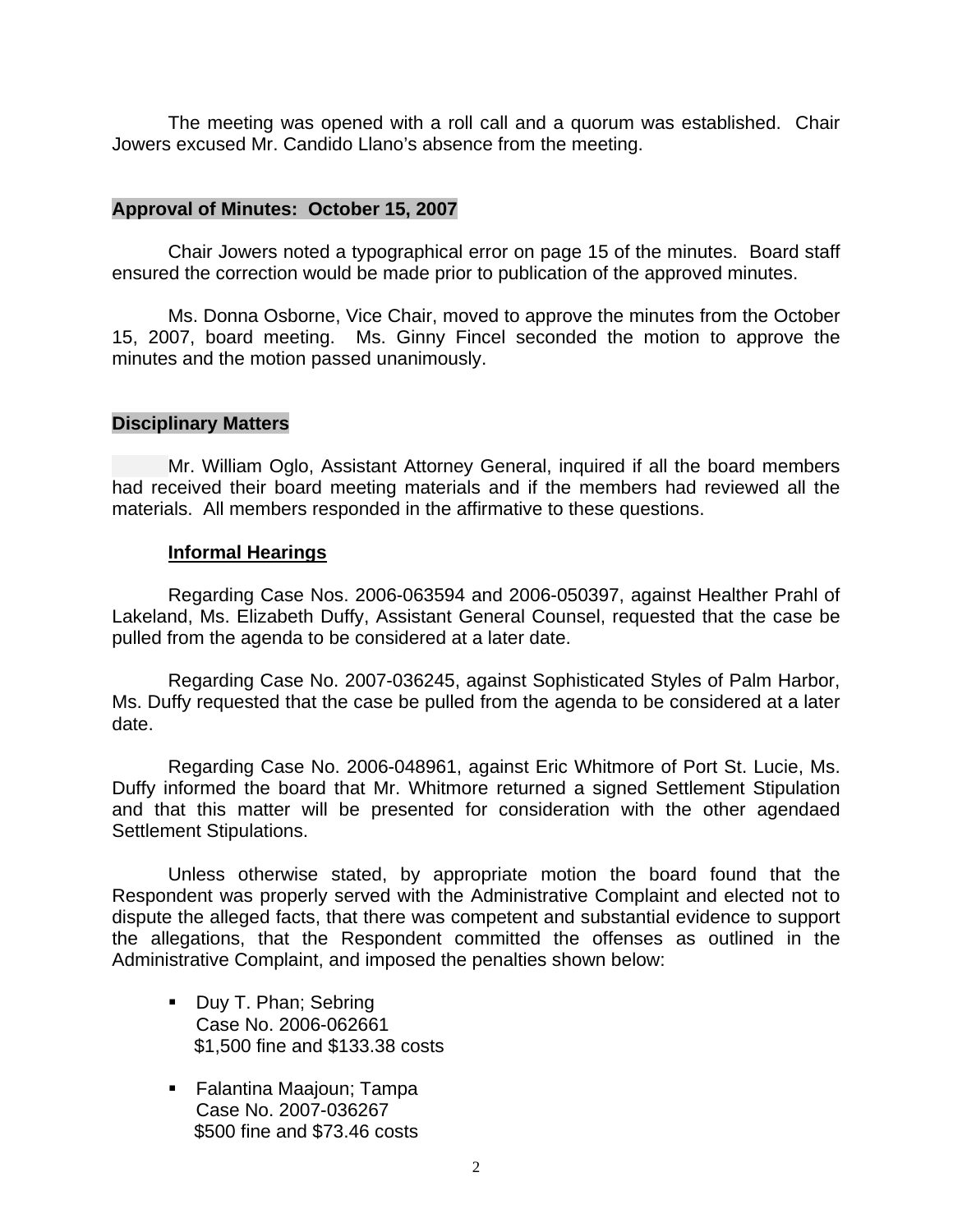- Kathleen Serino: Ft. Pierce Case No. 2006-058808 \$1,000 fine and \$117.05 costs
- Renee Mott, d/b/a The Perfect Image; St. Petersburg Case No. 2006-029164 \$500 fine and \$235.48 costs
- Sandra Cline, d/b/a La Perla; Ft. Lauderdale Case No. 2007-037438 \$500 fine and \$42.96 costs

#### **Motions for Waiver of Rights and Final Order**

 Regarding Case No. 2007-027660, against Juana Bridgewater of Tampa, Ms. Duffy requested that this disciplinary case be pulled from the agenda to be considered at a later date.

 Regarding Case No. 2007-005578, against Alicia A. Trice of West Palm, Ms. Duffy informed the board that prior to the start of the meeting, she received notification from her office that Ms. Trice has filed an Election of Rights form disputing the facts and requesting an informal hearing of the matter. It was determined that since the Respondent did not respond to the Administrative Complaint as required within 21 days, the matter would be presented as a Motion for Waiver of Rights and Final Order. Ms. Duffy presented the case to the board. Vice Chair Osborne moved that the board find that Ms. Trice was properly served with the Administrative Complaint, that Ms. Trice failed to respond within 21 days thereby waiving her right to elect a hearing in this matter and that the board accept the allegations as stated in the Administrative Complaint and adopt them as the findings of fact and conclusions of the law of the board and impose a penalty on the Respondent of a \$1,500 fine and \$65.47 costs. Ms. Fincel seconded the motion. The motion passed unanimously.

 Regarding Case No. 2005-058408, against Sau Be Nguyen of Orlando, Ms. Duffy presented the department's case and suggested imposing the penalty of revocation of the Respondent's full specialty registration FS862536 due to Mr. Nguyen's arrest and conviction of sexual battery and false imprisonment while performing services at the Spa Nails Tan & Hair Palace. Further investigation revealed that the Respondent is a registered sex offender with the Florida Department of Corrections for lewd and lascivious conduct with a minor, four felony counts of practicing a health care profession without a license, and three felony counts of battery. In accordance with Section 455.227(1)(c), Florida Statutes, which provides that the act of being convicted or found guilty of, or entering a plea of nolo contendere to, regardless of adjudication, a crime in any jurisdiction which relates to the practice of, or the ability to practice, a licensee's profession constitutes grounds for the recommendation of license revocation. The Respondent was not present or represented at the meeting. Vice Chair Osborne moved that the board find the Respondent was properly served with the Administrative Complaint, the Respondent failed to respond within 21 days thereby waiving their right to elect a hearing in the matter, that the board accept the allegations as stated in the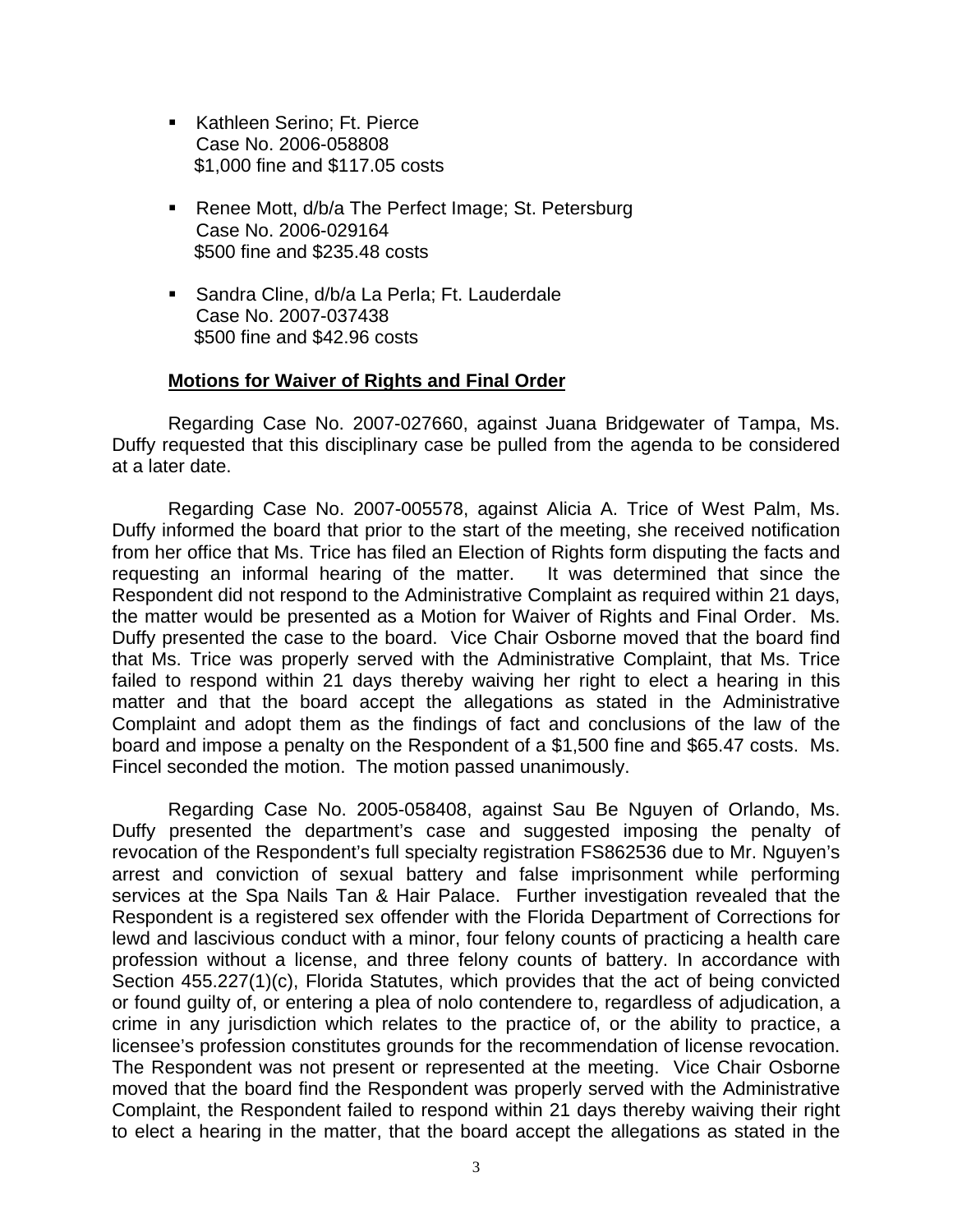Administrative Complaint and adopt them as the findings of fact and conclusions of law of the board and impose the penalty of license revocation. Ms. Monica Smith seconded the motion and the motion passed unanimously.

 Regarding Case Nos. 2007-061515 and 2006-061185, against Tanh Van Ho and Nails Spa Co. of Gulf Breeze, Ms. Duffy presented the department's case and suggested a penalty of a \$500 fine, \$88.99 costs and revocation of the Respondent's salon license CE9966655. Further investigation revealed that in November 2006, the Respondent was arrested and convicted of one count of felony sexual battery with force of persons over the age of 12 after performing eyebrow waxing services at the Respondent's salon. A search of the department's records indicates that Mr. Ho is not licensed or registered to practice cosmetology or a specialty in the State of Florida. Mr. Ho is the owner of Nails Spa Co. In accordance with Section 455.227(1)(c), Florida Statutes, which provides that the act of being convicted or found guilty of, or entering a plea of nolo contendere to, regardless of adjudication, a crime in any jurisdiction which relates to the practice of, or the ability to practice, a licensee's profession constitutes grounds for the recommendation of license revocation. The Respondent was not present or represented at the meeting. Vice Chair Osborne moved that the board find the Respondent was properly served with the Administrative Complaint, the Respondent failed to respond within 21 days thereby waiving their right to elect a hearing in the matter, that the board accept the allegations as stated in the Administrative Complaint and adopt them as the findings of fact and conclusions of law of the board and impose the penalty of license revocation. Ms. Smith seconded the motion and the motion passed unanimously.

Unless otherwise stated, by appropriate motion the board found that the Respondent was properly served with the Administrative Complaint, the Respondent failed to respond within 21 days thereby waiving their right to elect a hearing in this matter, the board accepted the allegations as stated in the Administrative Complaint and adopted them as the findings of fact and conclusions of law of the board, and imposed the penalties shown below:

- Alesia Mason; Riviera Beach Case No. 2006-030247 \$1,500 fine and \$131.06 costs
- **American Nails 3, LLC; Deerfield Beach** Case No. 2007-034817 \$1,000 fine and \$68.35 costs
- **EXEC** Armani Beauty; Delray Beach Case No. 2007-035318 \$2,000 fine and \$77.86 costs
- Awilda Pagan; Pompano Beach Case No. 2007-021996 \$1,361.45 fine and license revocation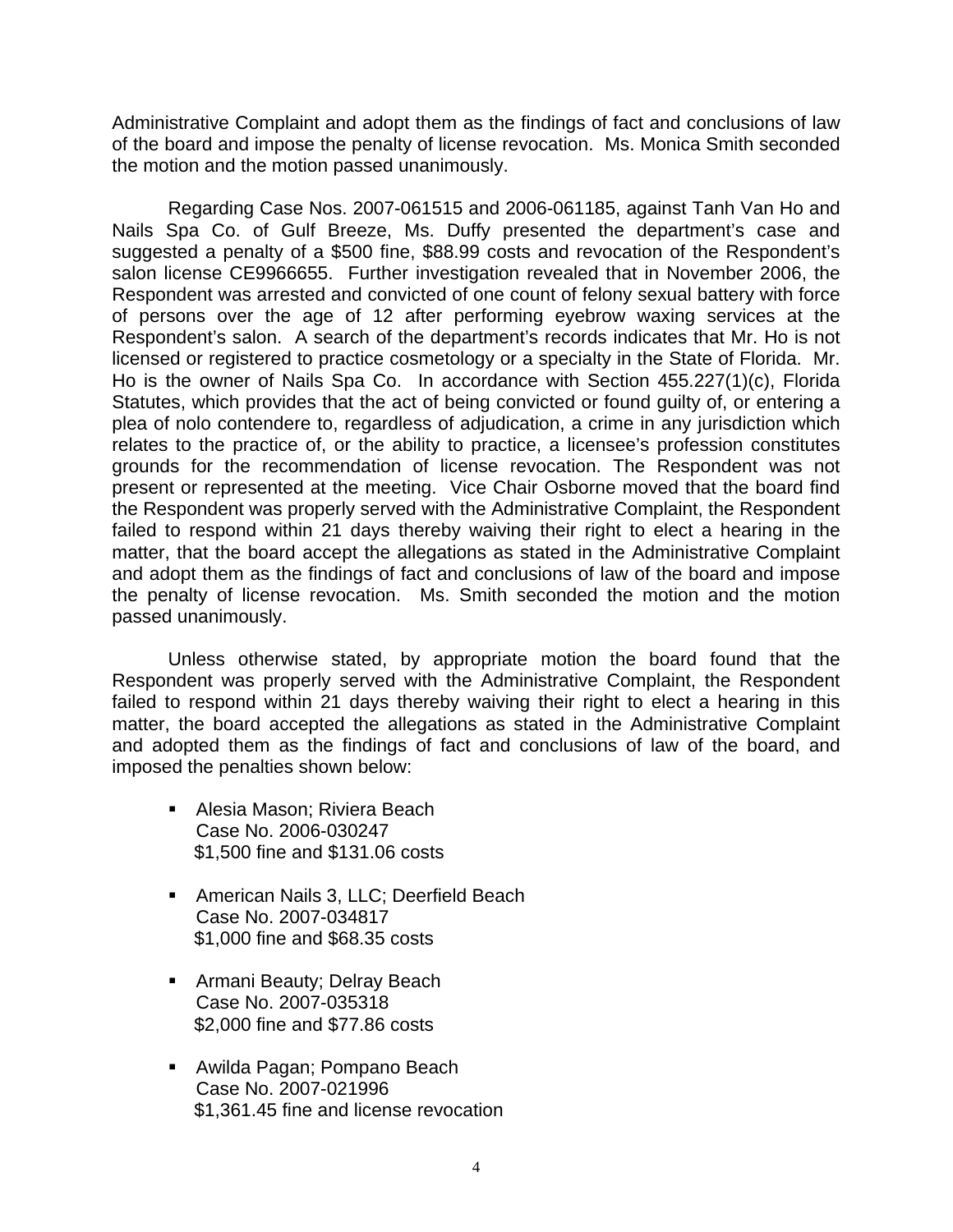- Binh Cao Trinh: Orlando Case No. 2007-007166 \$500 fine and \$84.08 costs
- **Brandi L. Arcaro; Valdosta, Georgia** Case No. 2007-007324 \$550 fine and \$210.08 costs
- **Dung Thanh Phan; Sebring** Case No. 2006-062654 \$500 fine and \$113.20 costs
- **Fernanda Ferreira; Coconut Creek** Case No. 2007-037437 \$500 fine and \$50.75 costs
- **Hair Trends; Miami**  Case No. 2007-030212 \$500 fine and \$35.41 costs
- **Hien Cong Le; Riverview**  Case No. 2007-011534 \$1,000 fine and \$106.76 costs
- **It's All About Hair Beauty Salon; North Palm Beach**  Case No. 2007-013265 \$350 fine and \$114.87 costs
- **Jennifer Hanrahan; Brandon**  Case No. 2006-068170 \$500 fine and \$191.22 costs
- Michele Burnett; North Palm Beach Case No. 2007-007505 \$550 fine and \$914.98 costs
- Modern Nails Salon & Day Spa and Hong Thi Dang; Jacksonville Case Nos. 2007-010362 and 2007-010363 \$500 fine and \$108.53 costs
- New York 2099 Hair Studio; Cape Coral Case No. 2007-029899 \$500 fine and \$140.28 costs
- New York Nails MZ, Inc.; St. Petersburg Case No. 2007-045176 \$500 fine and \$65.97 costs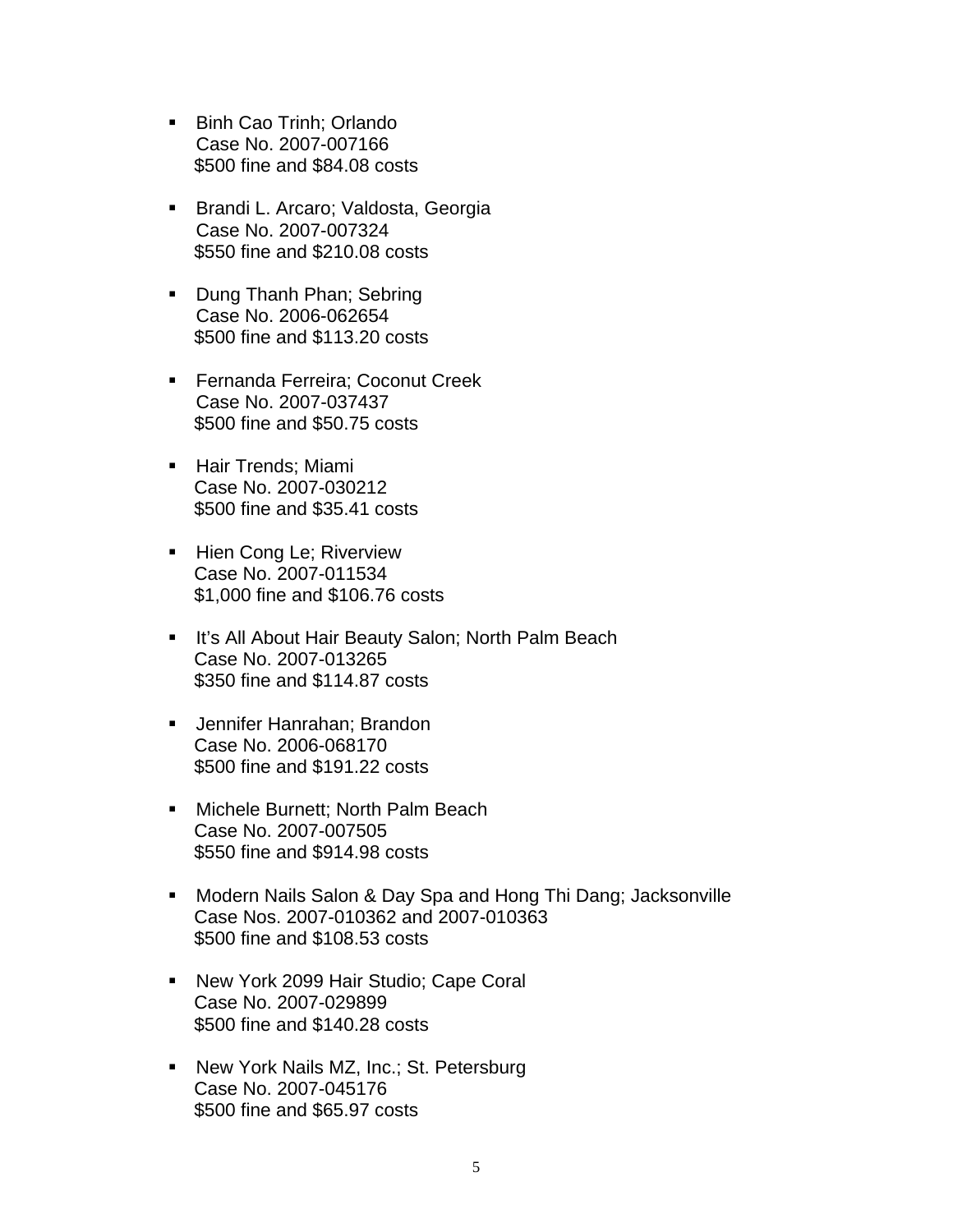- Vi's Beauty Salon; St. Petersburg Case No. 2007-045159 \$500 fine and \$65.97 costs
- **William Lebron, III; Oakland**  Case No. 2007-006030 \$1,500 fine and \$280.86 costs
- **EXACC** Zach's Hairmasters Downunder; Tallahassee Case No. 2007-011725 \$500 fine and \$58.76 costs

# **Settlement Stipulations**

 Unless otherwise stated, by appropriate motion the board found the Respondent to have committed the offenses as alleged in the Administrative Complaint and adopted the Stipulation of the parties as the board's final action regarding a penalty to be imposed on the Respondent as follows:

- **Eric Whitmore; Port St. Lucie** Case No. 2006-048961 \$500 fine and \$112.65 costs
- **Ann Le; Stuart** Case No. 2006-062644 \$500 fine and \$113.20
- Don's Hair Pair; Quincy Case No. 2006-008629 \$500 fine and \$101.77 costs
- **Gayle's Hair Design; Winter Haven** Case No. 2006-064353 \$500 fine and \$66.35 costs
- Gus Antwan Kelly; Monticello Case No. 2007-011769 \$500 fine and \$112.54 costs
- **Naster Nails: Palmetto**  Case No. 2007-043722 \$500 fine and \$78.40 costs
- **Nga Thi Nguyen; Ft. Pierce**  Case No. 2006-056795 \$500 fine and \$109.48 costs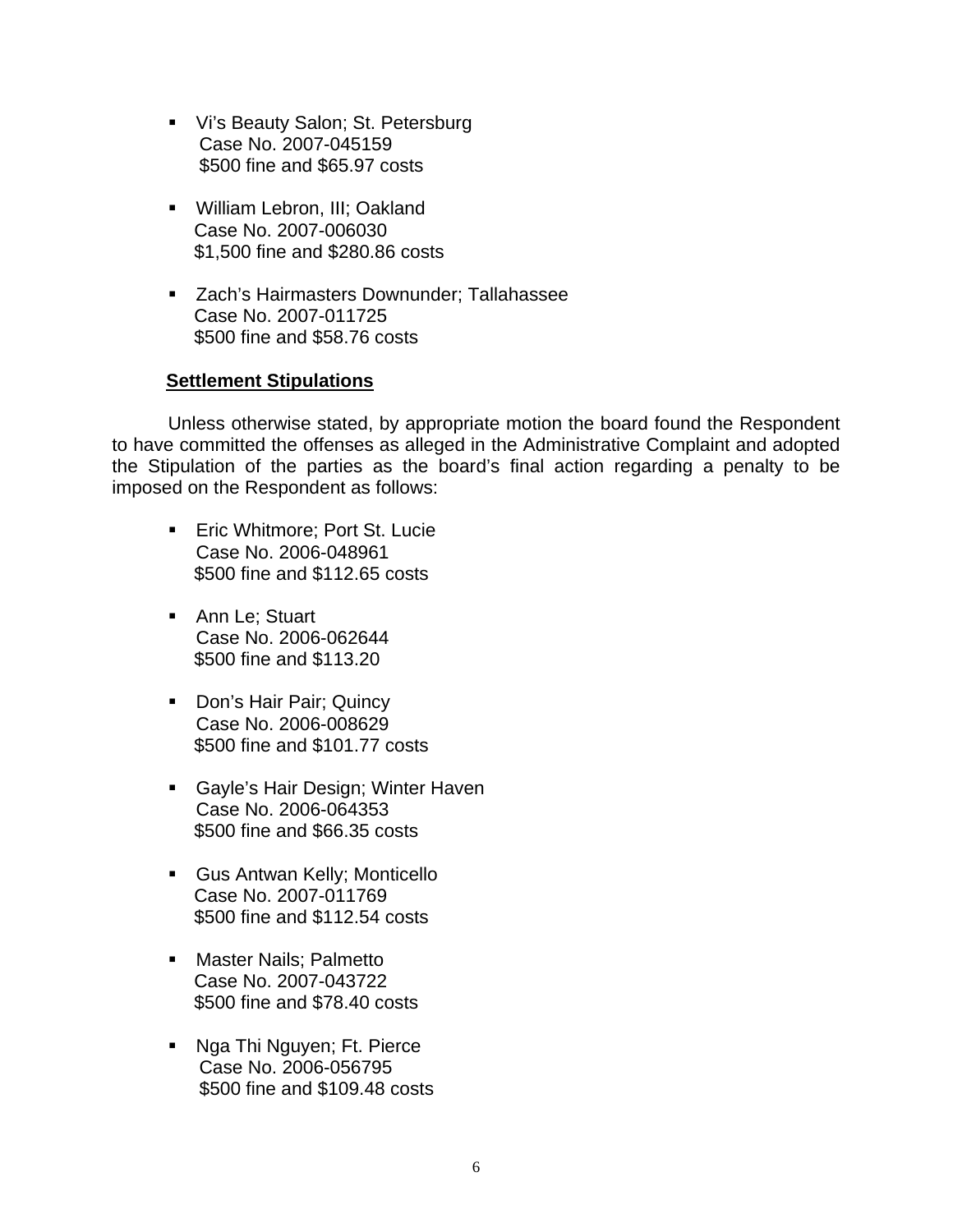- **Pembroke Hair Design: Pembroke Pines**  Case Nos. 2007-004463 and 2007-026395 \$1,000 fine and \$113.37 costs
- Tam M. Tran; St. Petersburg Case No. 2007-043728 \$500 fine and \$61.98 costs
- **Trung Van Le; Port St. Lucie**  Case No. 2007-002701 \$500 fine and \$65.47 costs

# **Department Attorney Report**

Ms. Duffy informed the board that as of January 7, 2008, there were 195 open cosmetology cases in the legal section.

# **Applications**

# **Informal Hearing Requests**

- Hair Braiding Course Application for Jacksonville Beauty Institute Ms. Robyn Barineau, Executive Director, reminded the board that the original hair braider application submitted from Jacksonville Beauty Institute was denied at their July 23, 2007, board meeting since the course outline and objective did not comply with Florida cosmetology sanitation requirements and the course objective referenced "selecting a treatment" in regard to a disorder or disease of the scalp which is outside the scope of practice of a hair braider. After review and discussion of the supplemental information, Chair Jowers moved to approve the application with a contingency of having the words "or diseases" stricken from section two of the course objective. Vice Chair Osborne seconded the motion. The motion passed unanimously.
- Continuing Education Course Application for Cosmetologycampus.com Electric Nail File Ms. Barineau reminded the board that at their October 15, 2007, board meeting the continuing education course application was denied based on outdated reference material and the incorrect reference to formalin and alcohol as disinfecting agents. After review and discussion of the amended documents, Vice Chair Osborne moved to approve the application. Ms. Fincel seconded the motion and the motion passed.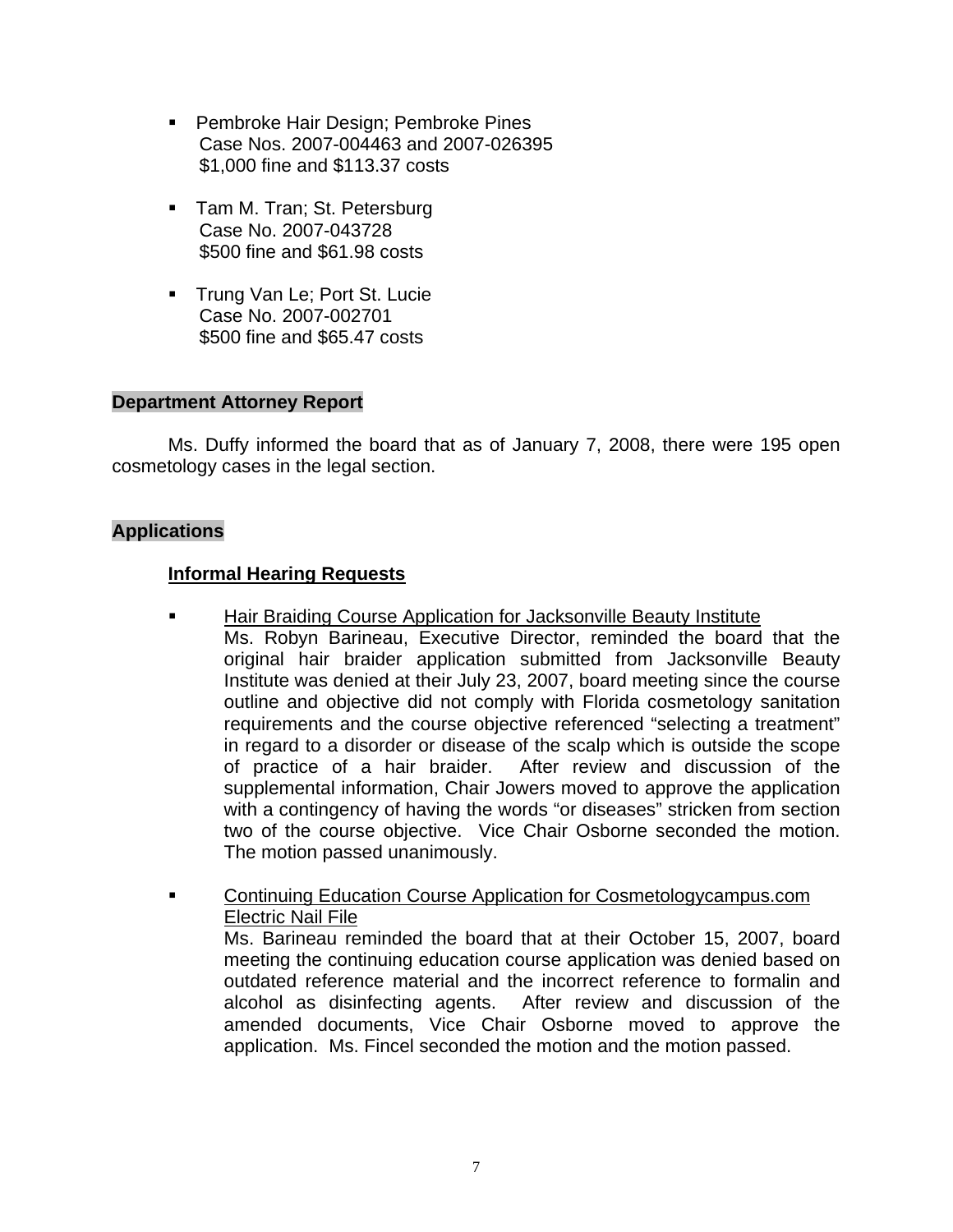# **Applications for Licensure by Endorsement**

# Johnny A. Henriquez Endorsing from Puerto Rico and Texas

 Ms. Barineau informed the board that Mr. Johnny Henriquez was applying for licensure by endorsement, however, the application was forwarded for their review since Mr. Henriquez received his cosmetology education from Puerto Rico. Mr. Henriquez also holds a current and active Texas cosmetology license which was received by endorsement from Puerto Rico. Mr. Henriquez was not present for the meeting. Due to reasons of possible conflict, Vice Chair Osborne recused herself from voting in this matter. After review of the documentation, Ms. Fincel moved that the board approve Mr. Henriquez for licensure by endorsement. Ms. Smith seconded the motion. The motion passed unanimously.

# **EXEDEE Maria Zaranska Endorsing from Poland and Illinois**

Ms. Barineau informed the board that Ms. Maria Zaranska was applying for licensure by endorsement and that the application was forwarded for their review since Ms. Zaranska received her cosmetology education from Poland. Ms. Zaranska also holds a current and active cosmetology license from Illinois which was received by endorsement from Poland. Ms. Zaranska was not present for the meeting. After review of the documentation Vice Chair Osborne moved that the board approve Ms. Zaranska for licensure by endorsement. Ms. Fincel seconded the motion and the motion passed unanimously.

# **Applications for Hair Braiding Courses**

- Stitches, Lines & Designs Hair Braiding School After review and discussion of the course application, Vice Chair Osborne moved to approve the course application with the contingency of removing the reference to alcohol as a disinfectant from the course outline and adding a reference regarding the usage of disposable tools to the sanitation section of the course outline. Ms. Fincel seconded the motion and the motion passed unanimously.
- **EXECAPES Hair Braiding Certification**

After review and discussion of the course application, Vice Chair Osborne moved to approve the course application with the contingency of removing from the course description the incorrect reference to ultra violet rays as a sanitizer of implements and equipment and adding a reference to the sanitation and sterilization section of the course description regarding the usage of disposable tools. Ms. Smith seconded the motion. The motion passed unanimously.

# **Uniquely "U" Salon**

Ms. Fincel moved to approve the course application with the contingency of the provider adding a reference regarding the usage of disposable tools to the sanitation and sterilization section of the course objective. Ms.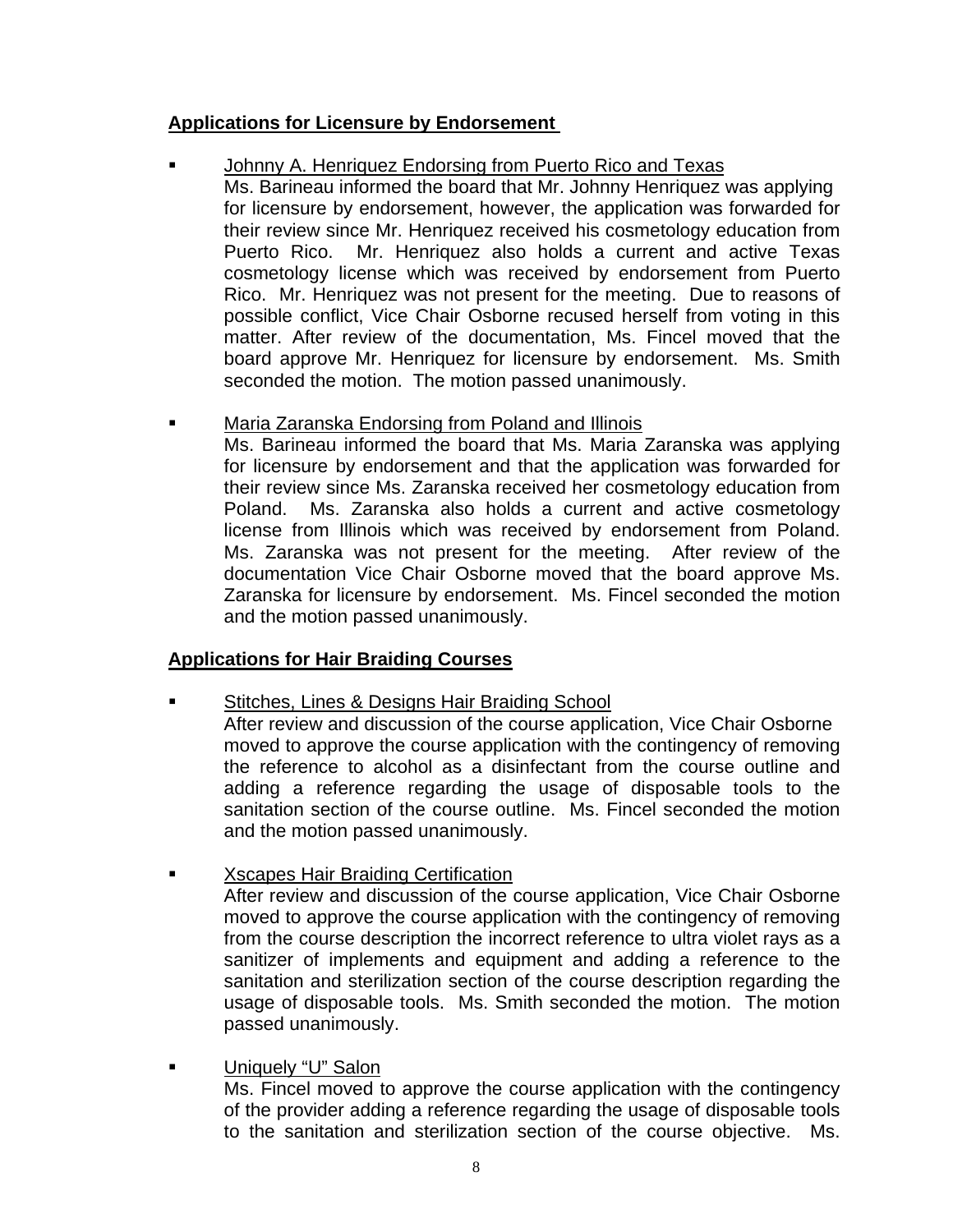Smith seconded the motion and the motion passed unanimously.

# **Applications for Body Wrapping Courses**

Amelia Goodman

Ms. Smith moved that the board deny the application based on the reference to inch loss in the course description, an incorrect reference in the course outline to alcohol as a disinfectant and based on the skin disorders section of the course outline as it appears that the student will be taught diagnosis of skin disorders which is beyond the scope of practice of a body wrapper. Vice Chair Osborne seconded the motion. The motion passed unanimously.

Nouvelle Institute

Due to a possible conflict of interest, Ms. Smith recused herself from voting in this matter. Vice Chair Osborne moved that the board approve the application with a contingency of the course name being included on the completion certificate. Chair Jowers seconded the motion. The motion passed unanimously.

**EXECUTE:** Venus Beauty Institute

Ms. Fincel moved to deny the application based on the instructions for treating a cut or nick since there should be no reason for the body wrapping registrant to cut themselves or the client in the practice of body wrapping, based on the incorrect reference to registering with the Department of Health when practicing body wrapping and based on the instructions for disinfecting instruments not including that all instruments must be submerged in a wet sanitizer containing a hospital grade disinfectant solution. Vice Chair seconded the motion and the motion passed unanimously.

Xscapes Body Wrapping Certification After review and discussion of the course application, Vice Chair Osborne moved to approve the course application with the contingency of adding to the sanitation and sterilization section of the course description the usage of disposable tools. Ms. Smith seconded the motion. The motion passed unanimously.

# **Initial HIV/AIDS Courses**

Prestige Career Education

 After review and discussion of the course application, Vice Chair Osborne moved to approve the application. Ms. Fincel seconded the motion and the motion passed unanimously.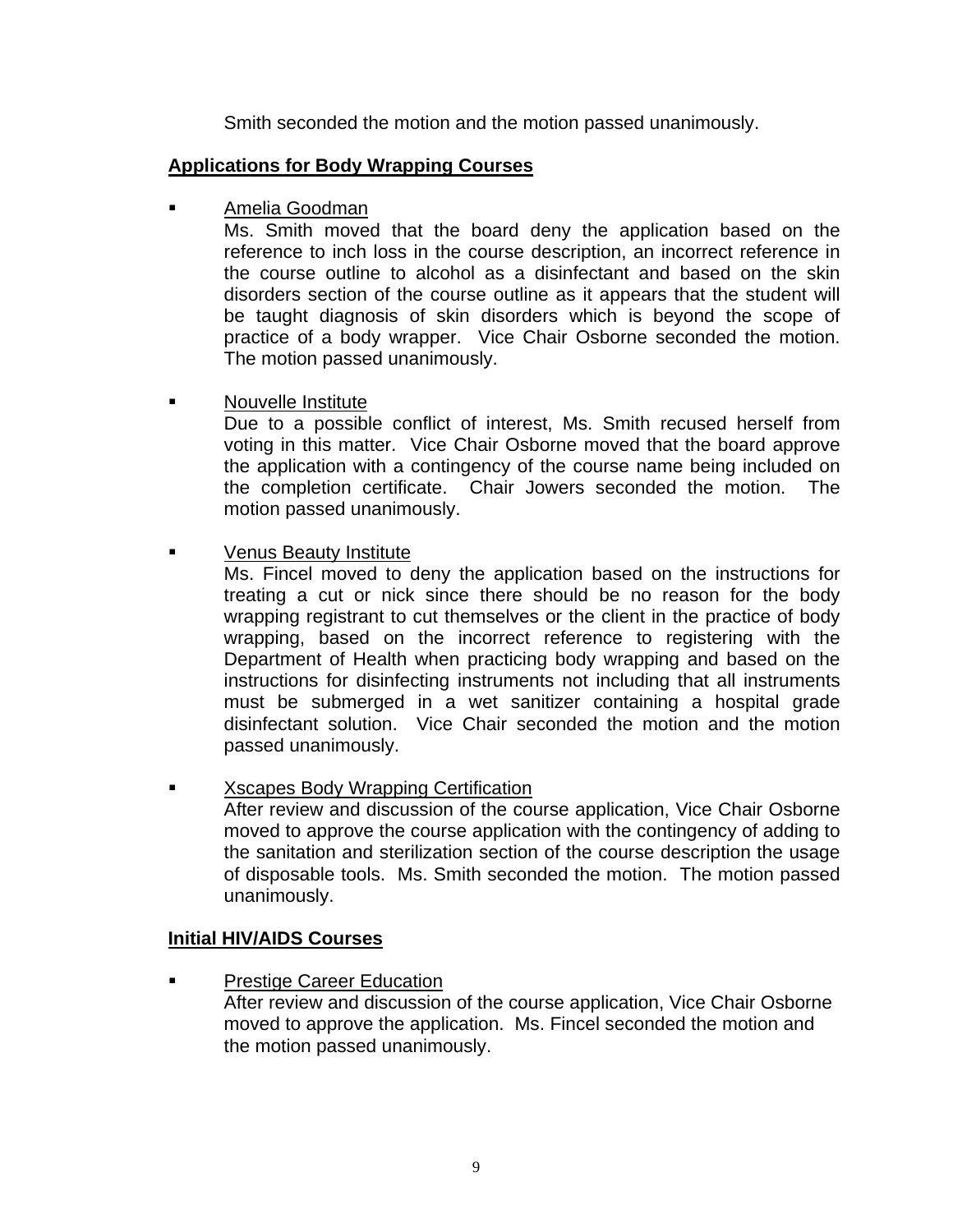# **Continuing Education Provider and Course Applications**

- All Star Professional Training, Inc. HIV/AIDS – 4 Hours Internet After review and discussion of the course application, Vice Chair Osborne moved to approve the application. Ms. Smith seconded the motion and the motion passed unanimously.
- **Brevard Community College** AIDS For Cosmetology – 2 Hours Live Study Group & Internet After review and discussion of the course application, Chair Jowers moved to approve the application. Ms. Smith seconded the motion and the motion passed unanimously.
- **Informed**

2008-2009 Informed Cosmetology Update – 16 Hours Home Study & Internet

Mr. Mark Bateh was present for the meeting. Vice Chair Osborne moved to approve the application. Ms. Fincel seconded the motion and the motion passed unanimously.

**Pleasant Hill Academy Career Center** Continuing Education for Cosmetology Program – 16 Hours Live Study **Group** 

Ms. Smith moved to approve the provider application. Ms. Fincel seconded the motion. The motion passed unanimously.

Vice Chair Osborne moved to approve the course application. Ms. Fincel seconded the motion. The motion passed unanimously.

**Nichael L. Stahl** 

HIV/AIDS – 2 Hours Live Study Group, Conference/Trade Show, Home Study & Internet

Mr. Michael Stahl was present for the meeting. Vice Chair Osborne moved to approve the course renewal application. Ms. Fincel seconded the motion and the motion passed unanimously.

 Michael L. Stahl Sanitation and Sterilization – 3 hours Live Study Group, Conference/Trade Show & Home Study

After review and discussion of the course application, Vice Chair Osborne moved to approve the application with a contingency of removing the incorrect reference to formalin and alcohol as disinfecting agents and adding publication dates on the source reference material. Ms. Smith seconded the motion and the motion passed unanimously.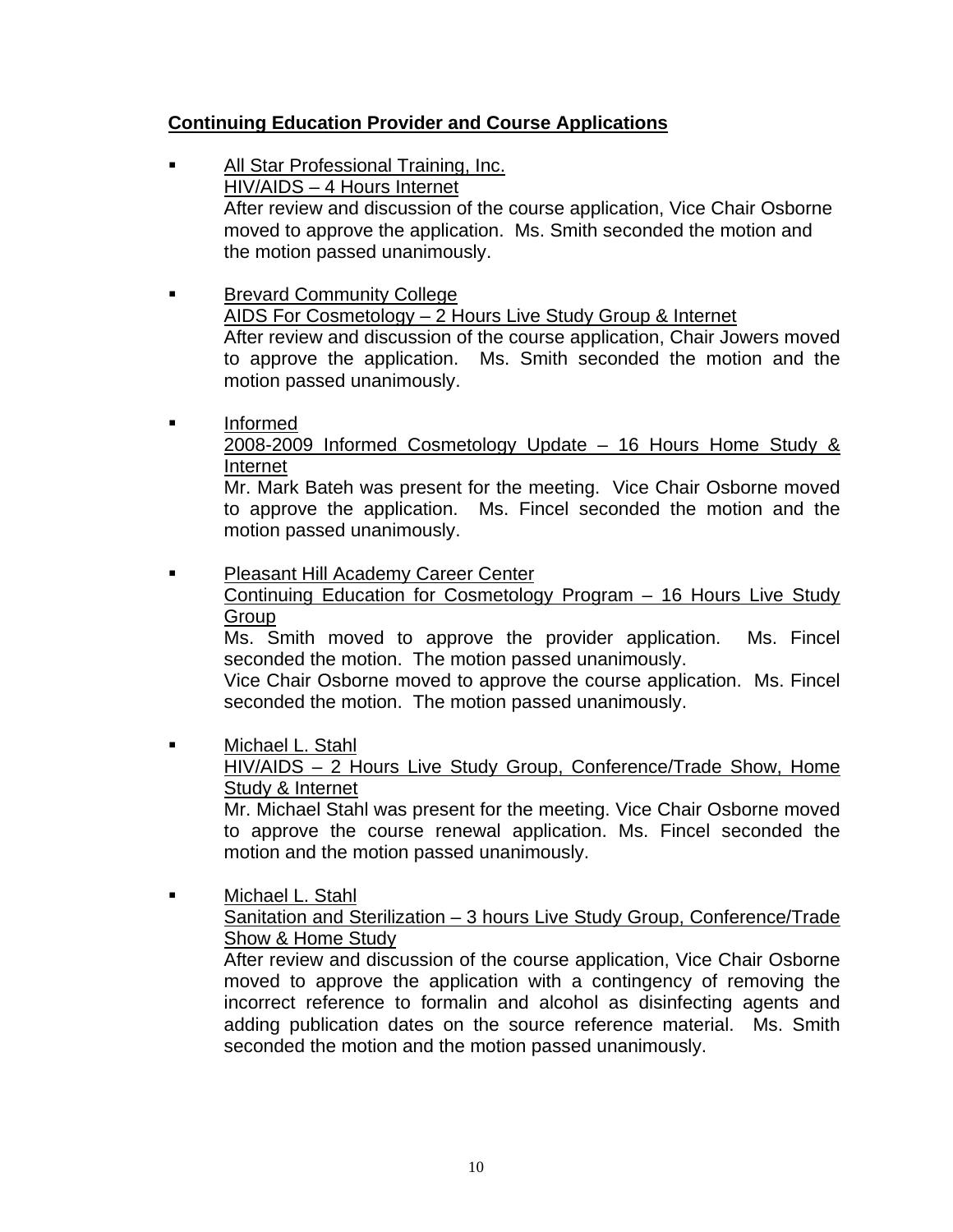**Nichael L. Stahl** 

OSHA – 1 Hour Live Study Group, Conference/Trade Show & Home **Study** 

After review and discussion of the course application, Vice Chair Osborne moved to approve the application. Ms. Fincel seconded the motion and the motion passed unanimously.

 Michael L. Stahl Worker's Compensation – 1 Hour Live Study Group, Conference/Trade Show & Home Study

After review and discussion of the course application, Vice Chair Osborne moved to approve the application. Ms. Smith seconded the motion and the motion passed unanimously.

**Nichael L. Stahl** 

# Laws and Rules - 2 Hours Live Study Group, Conference/Trade Show & Home Study

After review and discussion of the course application, Vice Chair Osborne moved to approve the application with the contingency of adding the footbath sanitation requirements to the curriculum. Ms. Fincel seconded the motion and the motion passed unanimously.

# Michael L. Stahl

# Chemical Makeup – 2 Hours Live Study Group, Conference/Trade Show & Home Study

After review and discussion of the course application, Vice Chair Osborne moved to approve the application with a contingency of updating the publication dates of the reference source materials, and updating the semi-permanent coloring section of the curriculum to current textbook standards. The corrections are to be forwarded by staff to Ms. Fincel, Continuing Education Committee Chair, for review and approval. Ms. Smith seconded the motion and the motion passed unanimously.

■ Michael L. Stahl

# Environmental Issues – 1 Hour Live Study Group, Conference/Trade Show & Home Study

After review and discussion of the course application, Vice Chair Osborne moved to approve the application with the contingency of the removal of the reference to formalin as a disinfecting agent. Ms. Fincel seconded the motion. The motion passed unanimously.

**Nichael L. Stahl** 

# Chemistry – 4 Hours Live Study Group, Conference/Trade Show & Home **Study**

After review and discussion of the course application, Vice Chair Osborne moved to approve the application. Ms. Fincel seconded the motion and the motion passed unanimously.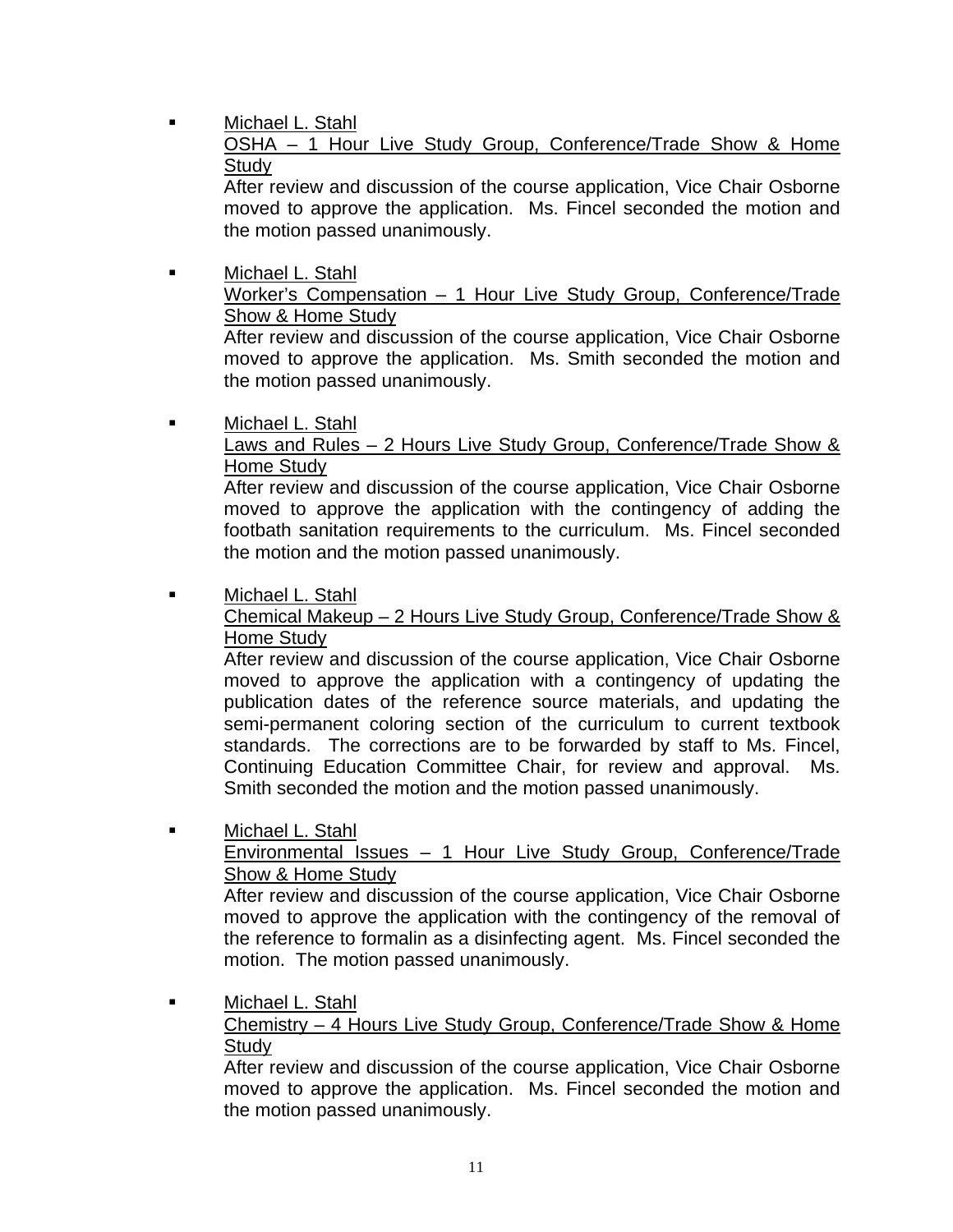Modern Salon Learning

# Blowdrying, Finishing and Setting – 1 Hour Internet

Vice Chair Osborne moved to deny the application based on the course material appearing to be product driven because of the numerous references to products and tools by name brand. Ms. Fincel seconded the motion and the motion passed unanimously.

- **Nodern Salon Learning**  Thermal Styling – 1 Hours Internet Vice Chair Osborne moved to deny the application based on the course material appearing to be product driven because of the numerous references to products and tools by name brand. Ms. Fincel seconded the motion and the motion passed unanimously.
- **Nadine A. Toriello**

 Beyond the Basics: Keys to Success in the Esthetics Industry – 40 Hours Live Study Group

Due to a possible conflict of interest, Ms. Smith recused herself from voting in this matter.

Vice Chair Osborne moved to approve the provider application. Ms. Fincel seconded the motion and the motion passed unanimously.

Vice Chair Osborne moved to approve the course with the contingency of the provider amending the material to remove the reference to facial massage and use the term manipulation. Ms. Fincel seconded the motion and the motion passed unanimously.

**Pro Nail Academy, d/b/a Academy of Health & Beauty** 

 16 Hours Continuing Education Course – 16 Hours Home Study Vice Chair Osborne moved to approve the application with the

contingency of the provider updating the source reference materials with the most current publication dates. Ms. Smith seconded the motion. The motion passed unanimously.

**Example 25 Specialized Beauty** 

 Continuing Education for Cosmetologists – 16 Hours Live Study Group Vice Chair Osborne moved to approve the provider application. Ms. Fincel seconded the motion and the motion passed unanimously. Ms. Fincel moved to approve the course application. Vice Chair Osborne seconded the motion and the motion passed unanimously.

**Spiri Physical, Inc.** 

Art of Stone Facials – 9 Hours Live Study Group & Cosmetology Conference/Trade Show

Due to a possible conflict of interest, Ms. Smith recused herself from voting in this matter.

Vice Chair Osborne moved to approve the provider and course application. Ms. Fincel seconded the motion and the motion passed unanimously.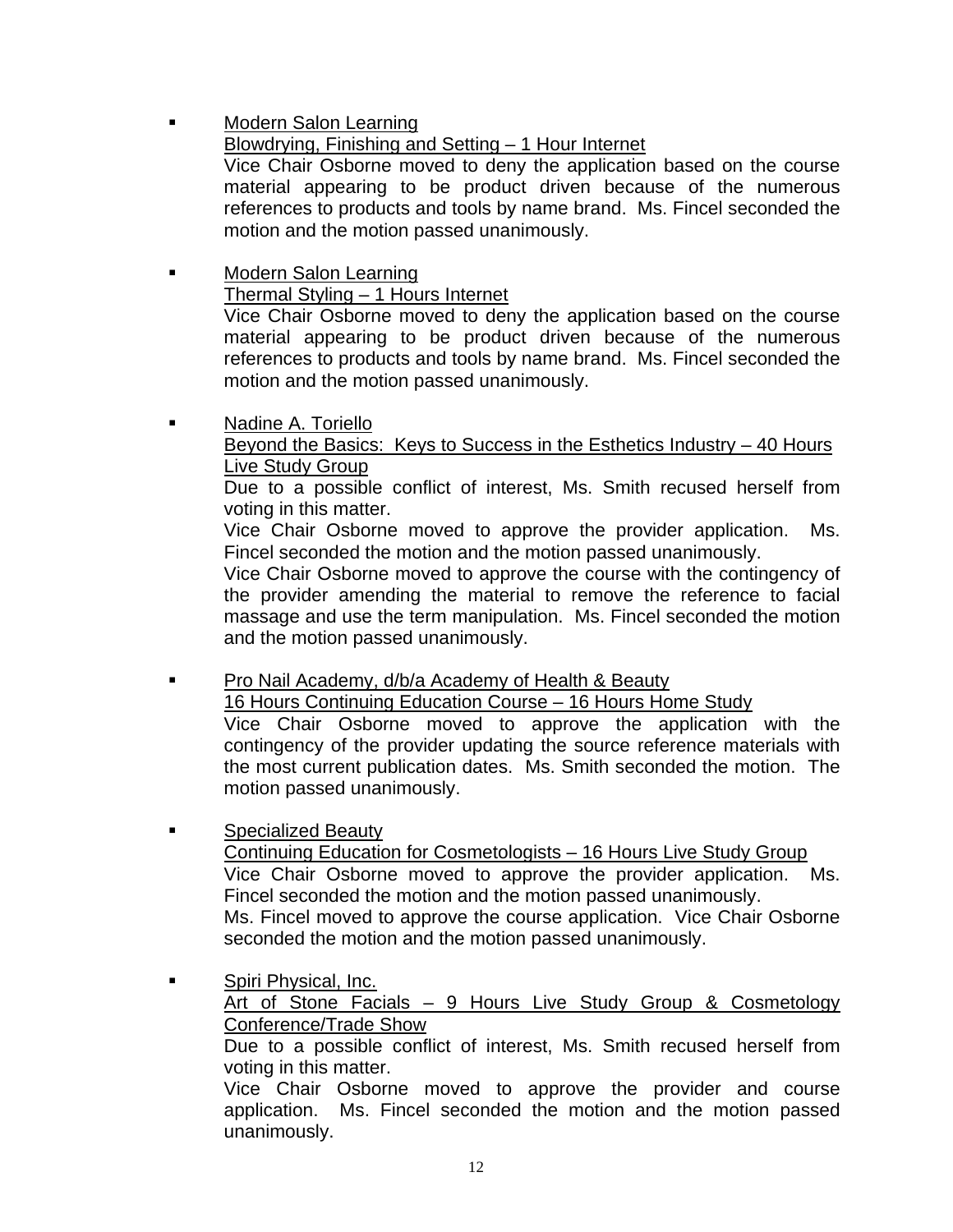Thomas K. Barlow Skin Health for You and Your Clients - 4 Hours Cosmetology Conference/Trade Show Ms. Smith moved to approve the provider application. Vice Chair Osborne seconded the motion. The motion passed unanimously. Vice Chair Osborne moved to approve the course application. The motion passed unanimously.

#### **Committee Reports**

## **Continuing Education Committee – Ginny Fincel, Chair**

Ms. Fincel had no additional report at this time.

 As opposed to placing all continuing education applications on the meeting agenda for full board review, Ms. Fincel agreed to have the cosmetology continuing education provider and course applications forwarded directly to her from the Bureau of Education and Testing for review and approval. The continuing education applications that Ms. Fincel is unable to approve during the initial review process will be placed on the board meeting agenda for full board review.

## **Rule Committee Report – Donna Osborne, Chair**

 A. Chapter 61G5-22, Florida Administrative Code, School Curriculum Performance Based Learning – Minimal Competency and Service

 With the filing of HB415 and the possible future development of all rules relating to this legislation, the board agreed to wait to see if this bill is approved before pursuing development of Chapter 61G5-22, Florida Administrative Code.

# **Legislative Committee – Donna Osborne, Chair**

 Vice Chair Osborne informed the board that she met with Ms. Susan Lehr, Government Relations Representative with Florida Community College at Jacksonville, to discuss a compromise in the bill's current language reducing the cosmetology educational hours from 1,800 to 1,500 hours and eliminating the hair technician license. Vice Chair Osborne acknowledged that the 1,000 hour hair technician license presented an increase in regulation which contributed to the bill being vetoed. Vice Chair Osborne indicated that Ms. Lehr would be meeting with the Governor to present the compromises.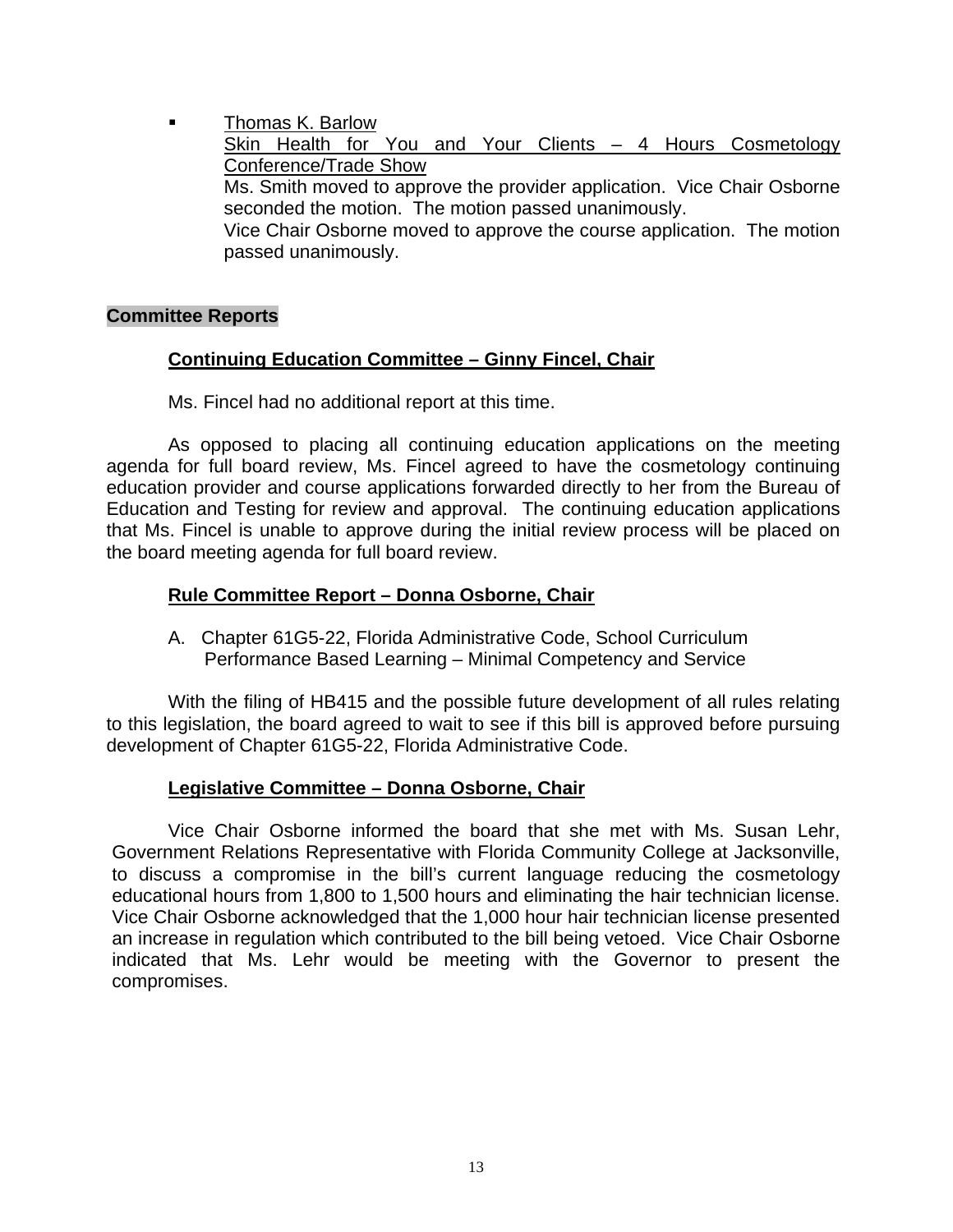#### **New Business**

# **Proposed Cosmetology Legislation – HB415**

 Mr. Rick Wallace, Executive Director Florida Association of Beauty Professionals (FAB), informed the board that FAB is currently working with Representative Jennifer Carroll in order to reach compromises on HB415. Mr. Wallace noted that the national average for a cosmetologist license is 1,500 hours and the increase of the educational hours from 1,200 to 1,800 is considered substantial. Mr. Wallace stated that FAB nor the cosmetology industry supports the proposed 1,000 hair technician license, however, FAB does support the education hour increase for nail technicians from 240 to 350 hours and for facial specialists from 260 to 600 hours. Mr. Wallace mentioned that as an attempt to expedite the examination process for students, FAB proposes to allow Florida cosmetology students who are within 100 educational hours from completing their cosmetology training to be allowed to apply to the department for examination. This allowance would also eliminate the supervised practice exception rule as students would only be allowed to work once licensed. Mr. Wallace added he would like the department, the Board of Cosmetology and FAB to unite their efforts for making the necessary changes to the cosmetology laws and rules.

 Ms. Michelle Holder, Westside Technical School, stated it was her opinion that if the 1,800 educational hours was the stumbling block which contributed to the veto of last year's legislation then the 1,500 hour reduction should be a compromise in the proposal and that 1,500 hours was an adequate amount of education for a cosmetologist license.

 Ms. Erin Creef, Palm Beach Academy, expressed her support of the proposed hair technician license since some cosmetology students have no desire to perform nail or skin care services and those are the students who continue to experience obstacles in the classroom and at the time of examination.

 Vice Chair Osborne added that the National Cosmetology Association does not support the proposed hair technician license.

Ms. Fincel stated that she does not support the proposed hair technician license.

#### **Other Business**

# **Executive Directors Report**

Financial Report, September 30, 2007 – Operating Account Financial Report, September 30, 2007 – Unlicensed Activity Account

 It was noted that the financial reports included in this agenda were incorrect for the cosmetology profession. The correct reports will be presented at the next meeting.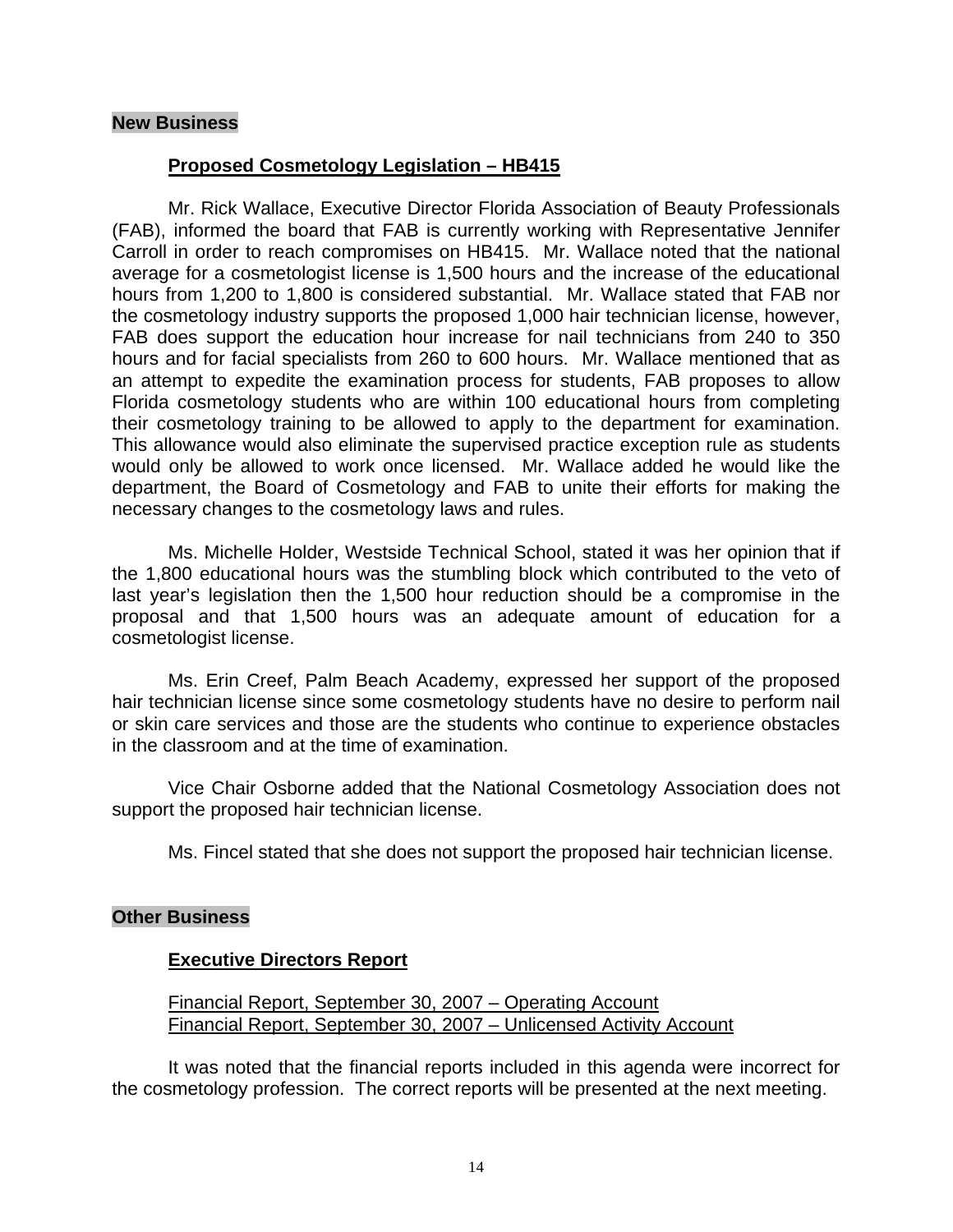# Complaints and Investigative Statistics Report July 2007- December 2007

 Ms. Barineau informed the board that the complaints and investigative statistics report for July 2007 through December 2007 was included in the agenda for informational purposes.

# National Interstate Council of State Boards of Cosmetology, Inc. (NIC) Newsletter Volume 63 No. 4

 Ms. Barineau informed the board that the National Interstate Council of State Boards of Cosmetology Newsletter was included in the agenda for informational purposes.

# National Coalition of Estheticians, Manufacturers/Distributors & Associations (NECA) Newsletter, Volume 4 Number 2

 Ms. Barineau informed the board that the National Coalition of Estheticians, Manufacturers/Distributors & Associations Newsletter was included in the agenda for informational purposes.

# **Board Attorney's Report**

# Board of Cosmetology Rules Report – January 2008

 Mr. William Oglo, Assistant Attorney General, informed the board that the changes to Rule 61G5-20.002, Florida Administrative Code, were in the early development stage.

# **Regulation Report**

Ms. Barineau stated there was nothing further to report at this time.

#### **Bureau of Education and Testing**

Ms. Barineau stated there was nothing further to report at this time.

#### **Board Member Comments**

There were no further comments.

#### **Chairperson Comments**

 Chair Jowers expressed her appreciation to the board member for their time, effort and dedication to the cosmetology profession.